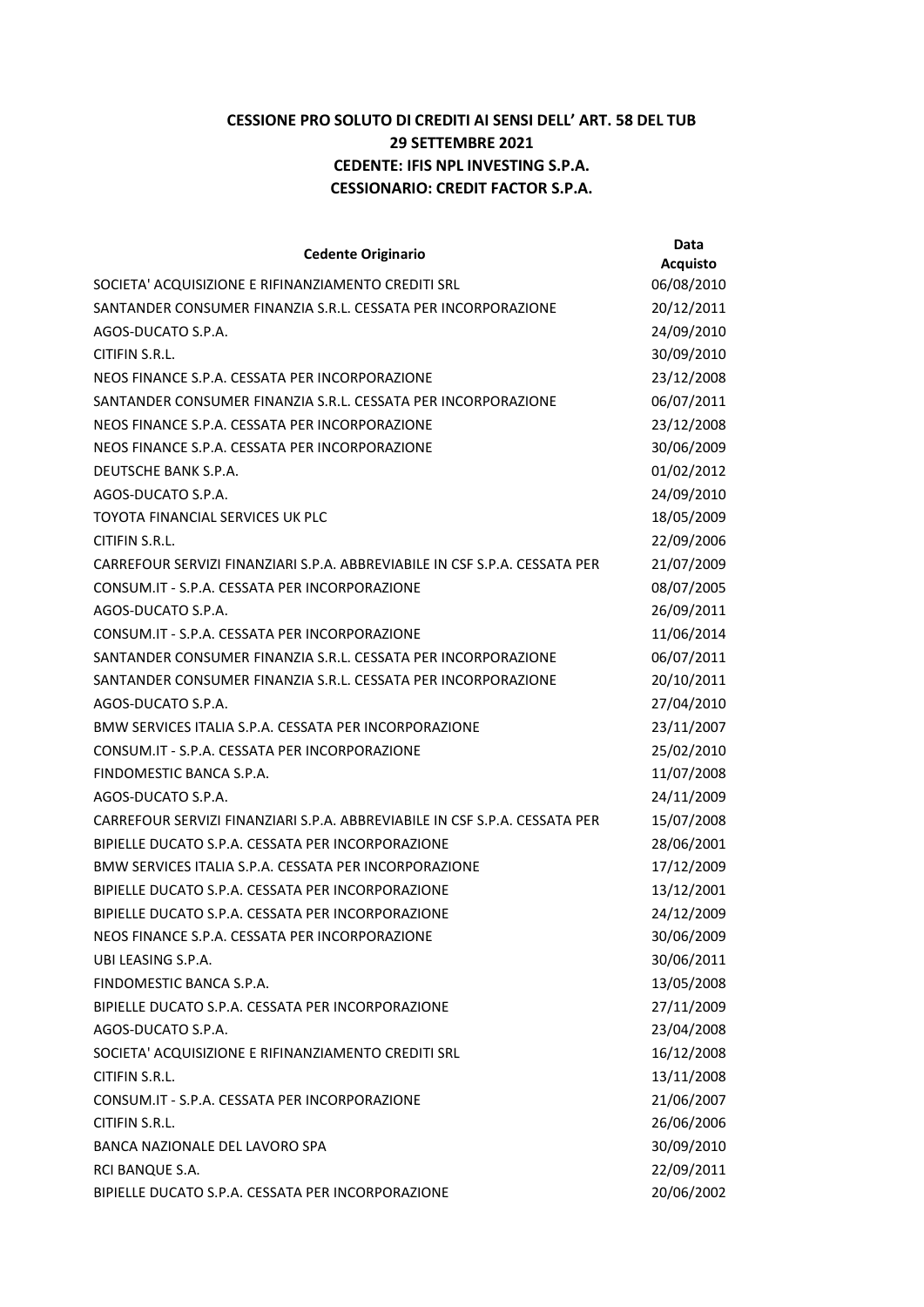| <b>Cedente Originario</b>                                                  | Data            |
|----------------------------------------------------------------------------|-----------------|
| <b>VENETO BANCA</b>                                                        | <b>Acquisto</b> |
| BIPIELLE DUCATO S.P.A. CESSATA PER INCORPORAZIONE                          | 30/06/2009      |
|                                                                            | 18/12/2003      |
| CREDIAL ITALIA S.P.A. CESSATA PER INCORPORAZIONE                           | 13/05/2008      |
| BMW SERVICES ITALIA S.P.A. CESSATA PER INCORPORAZIONE                      | 28/09/2009      |
| BANCA SELLA NORD EST BOVIO CALDERARI                                       | 26/03/2009      |
| OPEL FINANCE SPA CESSATA PER INCORPORAZIONE                                | 27/11/2007      |
| TOYOTA FINANCIAL SERVICES UK PLC                                           | 01/03/2011      |
| BMW SERVICES ITALIA S.P.A. CESSATA PER INCORPORAZIONE                      | 20/06/2008      |
| CITIFIN S.R.L.                                                             | 22/11/2006      |
| DUCATO SPA CESSATA PER INCORPORAZIONE                                      | 21/06/2007      |
| SANTANDER CONSUMER FINANZIA S.R.L. CESSATA PER INCORPORAZIONE              | 06/07/2011      |
| BIPIELLE DUCATO S.P.A. CESSATA PER INCORPORAZIONE                          | 14/12/2004      |
| TOTALLY ITALIAN GENERATED RECEIVABLES S.R.L.                               | 07/10/2009      |
| CITIFIN S.R.L.                                                             | 13/11/2008      |
| CONSUM.IT - S.P.A. CESSATA PER INCORPORAZIONE                              | 30/09/2002      |
| UNIPOL BANCA S.P.A. - CESSATA PER INCORPORAZIONE                           | 17/10/2002      |
| DUCATO SPA CESSATA PER INCORPORAZIONE                                      | 21/12/2007      |
| RCI BANQUE S.A.                                                            | 23/02/2010      |
| TOTALLY ITALIAN GENERATED RECEIVABLES S.R.L.                               | 08/10/2009      |
| CARREFOUR SERVIZI FINANZIARI S.P.A. ABBREVIABILE IN CSF S.P.A. CESSATA PER | 27/10/2009      |
| <b>BANCA POPOLARE DI INTRA</b>                                             | 30/06/2009      |
| BIPIELLE DUCATO S.P.A. CESSATA PER INCORPORAZIONE                          | 19/12/2002      |
| BANCA DI CAVOLA E SASSUOLO CREDITO COOPE RATIVO - SOCIETA' CO OPERATIVA    | 28/06/2011      |
| OPEL FINANCE SPA CESSATA PER INCORPORAZIONE                                | 20/06/2008      |
| DUCATO SPA CESSATA PER INCORPORAZIONE                                      | 19/06/2006      |
| <b>ASPRA FINANCE</b>                                                       | 24/05/2010      |
| CAF S.P.A. CESSATA PER INCORPORAZIONE                                      | 31/12/2009      |
| <b>RCI BANQUE S.A.</b>                                                     | 27/07/2009      |
| CREDIAL ITALIA S.P.A. CESSATA PER INCORPORAZIONE                           | 24/10/2008      |
| OPEL FINANCE SPA CESSATA PER INCORPORAZIONE                                | 20/06/2008      |
| COFIDIS S.P.A.                                                             | 27/04/2010      |
| BMW SERVICES ITALIA S.P.A. CESSATA PER INCORPORAZIONE                      | 30/05/2007      |
| CITIFIN S.R.L.                                                             | 22/05/2007      |
| OPEL FINANCE SPA CESSATA PER INCORPORAZIONE                                | 07/10/2009      |
| CREDIAL ITALIA S.P.A. CESSATA PER INCORPORAZIONE                           | 11/07/2008      |
| BANCA MERIDIANA S.P.A. CESSATA PER INCORPORAZIONE                          | 18/12/2009      |
| CONSUM.IT - S.P.A. CESSATA PER INCORPORAZIONE                              | 19/12/2002      |
| BMW SERVICES ITALIA S.P.A. CESSATA PER INCORPORAZIONE                      | 22/09/2008      |
| ALPHABET ITALIA S.P.A. CESSATA PER INCORPORAZIONE                          | 17/12/2009      |
| BANCA DI CAVOLA E SASSUOLO CREDITO COOPE RATIVO - SOCIETA' CO OPERATIVA    | 24/11/2008      |
| BANCA POPOLARE DI NOVARA CESSATA PER INC                                   | 30/10/2008      |
| <b>MASTER DOLFIN</b>                                                       | 11/07/2008      |
| <b>VENETO BANCA</b>                                                        | 18/12/2009      |
| BANCA MERIDIANA S.P.A. CESSATA PER INCORPORAZIONE                          | 30/06/2009      |
| CITIBANK INTERNATIONAL PLC                                                 | 29/06/2010      |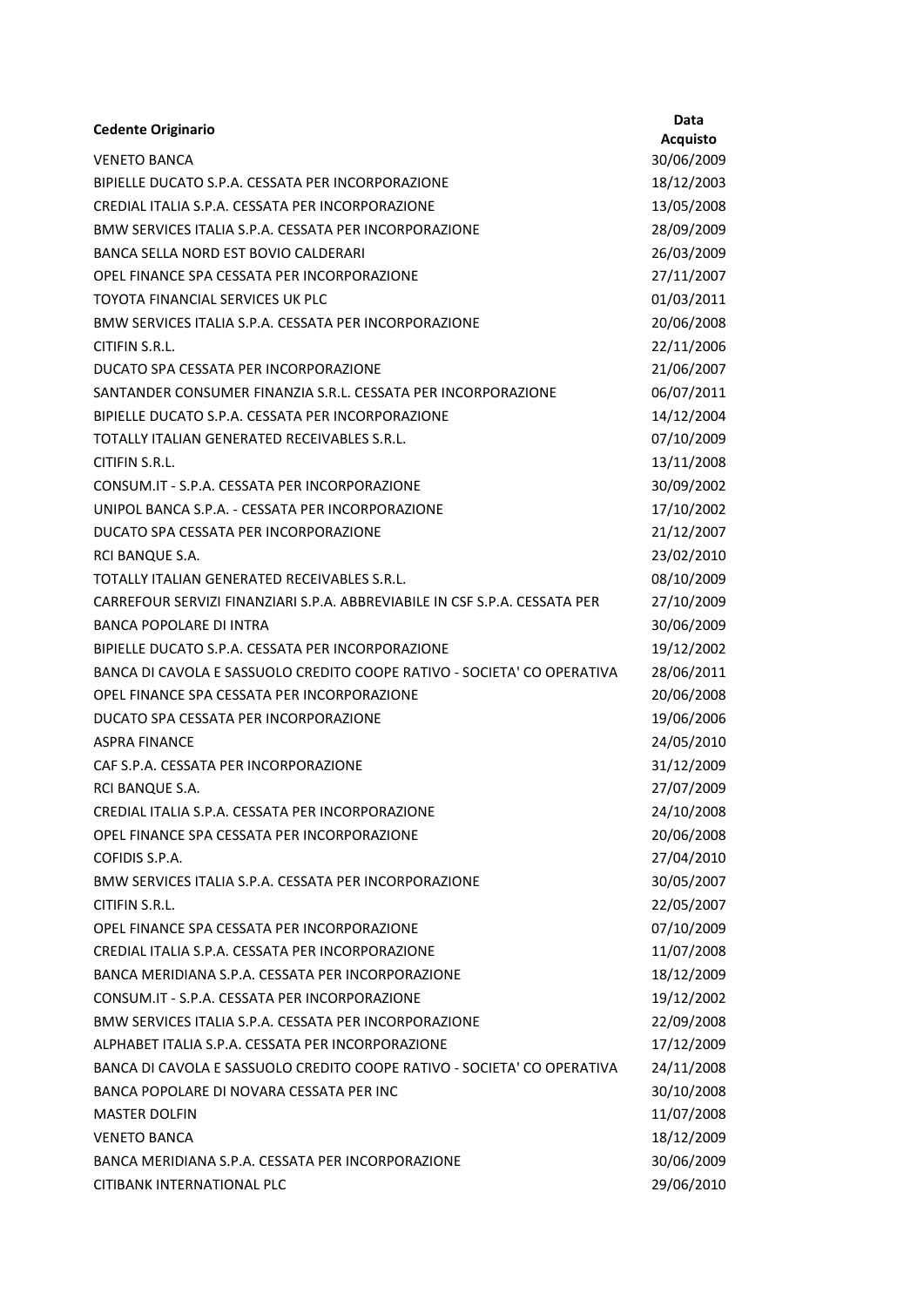| <b>Cedente Originario</b>                                                               | Data            |
|-----------------------------------------------------------------------------------------|-----------------|
|                                                                                         | <b>Acquisto</b> |
| COFIDIS S.P.A.                                                                          | 26/06/2006      |
| COFIDIS S.P.A.                                                                          | 26/10/2009      |
| OPEL FINANCE SPA CESSATA PER INCORPORAZIONE                                             | 28/08/2008      |
| CONSUM.IT - S.P.A. CESSATA PER INCORPORAZIONE                                           | 21/09/2015      |
| CREDIRAMA                                                                               | 11/07/2008      |
| BMW SERVICES ITALIA S.P.A. CESSATA PER INCORPORAZIONE                                   | 09/11/2007      |
| BANCA DI BOLOGNA CREDITO COOPERATIVO SO CIETA COOPERATIVA                               | 01/08/2008      |
| BANCA POPOLARE DI VERONA - S.GEMINIANO ES.PROSPERO S.P.A. CESSATA PER                   | 13/06/2008      |
| CONSUM.IT - S.P.A. CESSATA PER INCORPORAZIONE                                           | 21/06/2007      |
| <b>TERCAS SPA</b>                                                                       | 30/12/2009      |
| CONSUM.IT - S.P.A. CESSATA PER INCORPORAZIONE                                           | 24/02/2005      |
| SANTANDER CONSUMER FINANZIA S.R.L. CESSATA PER INCORPORAZIONE                           | 20/12/2011      |
| COFIDIS S.P.A.                                                                          | 19/07/2007      |
| TOTALLY ITALIAN GENERATED RECEIVABLES S.R.L.                                            | 28/08/2008      |
| OPEL FINANCE SPA CESSATA PER INCORPORAZIONE                                             | 27/11/2007      |
| SANTANDER CONSUMER FINANZIA S.R.L. CESSATA PER INCORPORAZIONE                           | 20/12/2011      |
| BANCA DI CARAGLIO DEL CUNEESE E DELLA RIVIERA DEI FIORI - CREDITO<br><b>COOPERATIVO</b> | 27/06/2008      |
| TYCHE S.P.A.                                                                            | 18/07/2018      |
| ISTITUTO FINANZIARIO DEL MEZZOGIORNO IFIM SOCIETA'PER AZIONI                            | 01/12/2017      |
| BANCA NAZIONALE DEL LAVORO SPA                                                          | 19/01/2017      |
| <b>VENI</b>                                                                             | 28/11/2016      |
| <b>SIENA NPL 2018 S.R.L.</b>                                                            | 18/12/2019      |
| BANCO DI BRESCIA SAN PAOLO SPA                                                          | 28/10/2016      |
| BANCA MONTE DEI PASCHI DI SIENA SPA                                                     | 28/12/2018      |
| <b>BARCLAYS BANK PLC</b>                                                                | 08/07/2017      |
| DEUTSCHE BANK S.P.A.                                                                    | 10/09/2018      |
| AXIST S.R.L. CESSATA PER INCORPORAZIONE                                                 | 02/08/2013      |
| ARENA NPL ONE S.R.L.                                                                    | 18/07/2018      |
| BANCO POPOLARE SOCIETA' COOPERATIVA CESSATA PER INCORPORAZIONE                          | 20/06/2016      |
| UNIONE DI BANCHE ITALIANE SOCIETA' PER AZIONI - UBI BANCA                               | 22/12/2017      |
| BANCA POPOLARE DELL'ALTO ADIGE SOCIETA' PER AZIONI                                      | 29/12/2015      |
| BANCA CARIME S.P.A. CESSATA PER INCORPORAZIONE                                          | 28/10/2016      |
| CREDIT AGRICOLE CARIPARMA SPA                                                           | 06/07/2016      |
| DEUTSCHE BANK S.P.A.                                                                    | 05/12/2019      |
| <b>RUBIDIO SPV S.R.L.</b>                                                               | 03/04/2017      |
| BANCA CENTRO - CREDITO COOPERATIVO TOSCANA-UMBRIA SOCIETA' COOPERATIVA                  | 19/12/2018      |
| BANCA SELLA - S.P.A.                                                                    | 20/05/2015      |
| DEUTSCHE BANK S.P.A.                                                                    | 05/03/2013      |
| CREDIT AGRICOLE CARISPEZIA S.P.A - CESSATA PER INCORPORAZIONE                           | 06/07/2016      |
| IFIS NPL SERVICING SPA (EX FBS) CESSATA PER INC                                         | #N/D            |
| BANCA REGIONALE EUROPEA S.P.A. SIGLABILEB.R.E. BANCA S.P.A. CESSATA                     | 28/10/2016      |
| BANCA POPOLARE DI BERGAMO S.P.A. CESSATAPER INC                                         | 28/10/2016      |
| BANCA POPOLARE COMMERCIO E INDUSTRIA S.P.A. CESSATA PER INCORPORAZIONE                  | 28/10/2016      |
| <b>IW BANK</b>                                                                          | 28/10/2016      |
| CREDIT AGRICOLE FRIULADRIA - SOCIETA' PER AZIONI                                        | 06/07/2016      |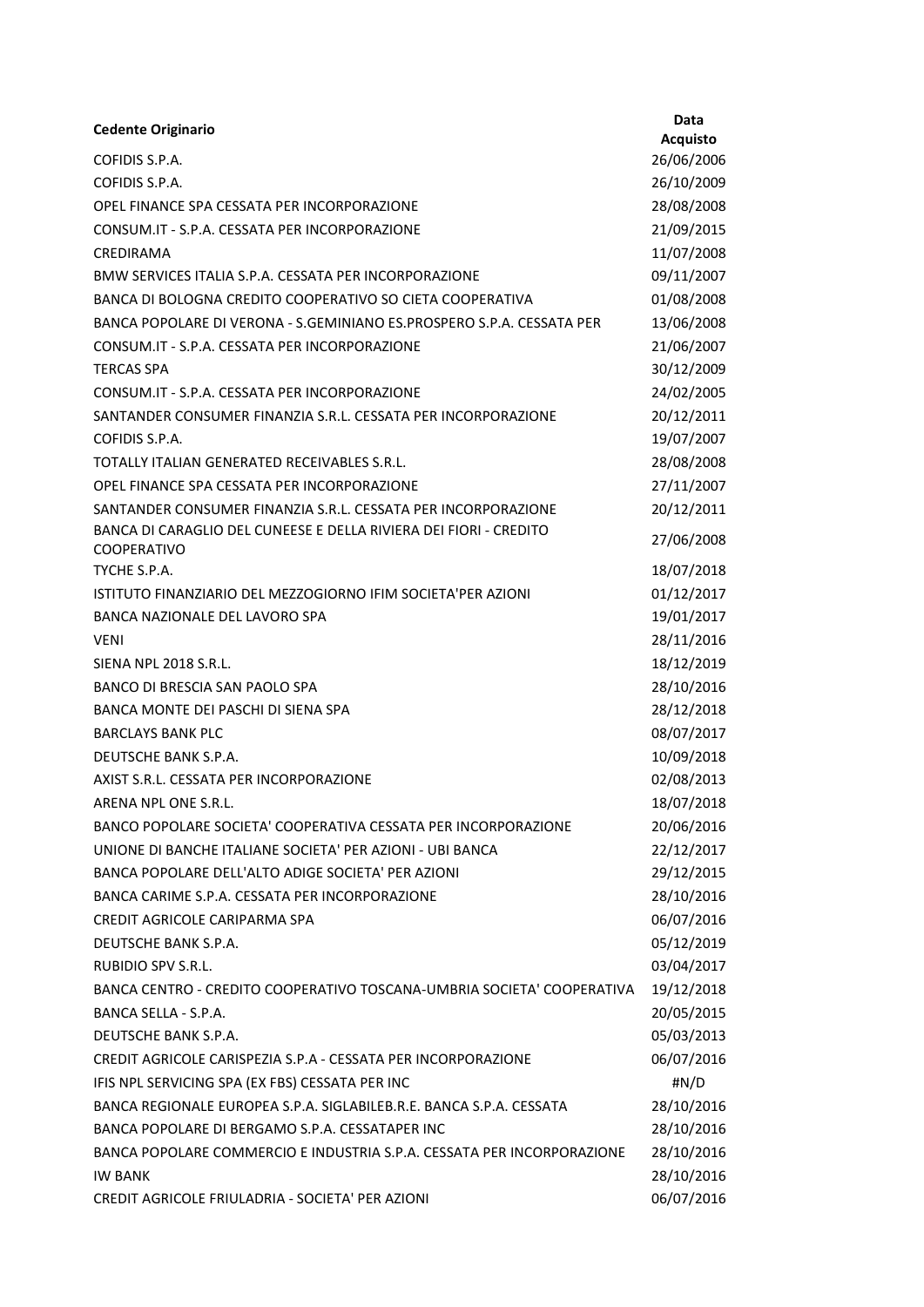| <b>Cedente Originario</b>                                               | <b>Data</b>     |
|-------------------------------------------------------------------------|-----------------|
|                                                                         | <b>Acquisto</b> |
| BANCA POPOLARE DI ANCONA SOCIETA' PER AZIONI CESSATA PER INCORPORAZIONE | 28/10/2016      |
| BANCA SELLA - S.P.A.                                                    | 20/05/2019      |
| UNICREDIT SOCIETA PER AZIONI IN FORMA AB BREVIATA UNICREDIT S.P.A.      | 20/09/2018      |
| PENELOPE SPV S.R.L.                                                     | 23/12/2019      |
| UNIONE DI BANCHE ITALIANE SOCIETA' PER AZIONI - UBI BANCA               | 28/10/2016      |
| DEUTSCHE BANK AG LONDON BRANCH                                          | 27/03/2017      |
| <b>TERCAS SPA</b>                                                       | 30/06/2011      |
| <b>IUSTITIA FUTURA S.R.L.</b>                                           | 02/07/2014      |
| <b>IUSTITIA FUTURA S.R.L.</b>                                           | 04/11/2014      |
| <b>IUSTITIA FUTURA S.R.L.</b>                                           | 02/07/2014      |
| <b>IUSTITIA FUTURA S.R.L.</b>                                           | 04/11/2014      |
| SANTANDER CONSUMER BANK S.P.A.                                          | 24/07/2015      |
| <b>IUSTITIA FUTURA S.R.L.</b>                                           | 02/07/2014      |
| <b>IUSTITIA FUTURA S.R.L.</b>                                           | 02/07/2014      |
| <b>IUSTITIA FUTURA S.R.L.</b>                                           | 02/07/2014      |
| FINDOMESTIC BANCA S.P.A.                                                | 19/09/2016      |
| CARREFOUR BANQUE SUCCURSALE ITALIANA                                    | 17/07/2018      |
| FINDOMESTIC BANCA S.P.A.                                                | 23/06/2017      |
| SELLA PERSONAL CREDIT S.P.A.                                            | 02/12/2015      |
| SPV PROJECT 130 S.R.L.                                                  | 14/06/2016      |
| COMPASS BANCA S.P.A.                                                    | 09/03/2016      |
| SANTANDER CONSUMER BANK S.P.A.                                          | 15/11/2012      |
| NEOS FINANCE S.P.A. CESSATA PER INCORPORAZIONE                          | 03/08/2012      |
| CONSUM.IT - S.P.A. CESSATA PER INCORPORAZIONE                           | 18/09/2013      |
| SELLA PERSONAL CREDIT S.P.A.                                            | 05/06/2017      |
| AGOS-DUCATO S.P.A.                                                      | 22/12/2015      |
| <b>RUBIDIO SPV S.R.L.</b>                                               | 30/11/2015      |
| MBCREDIT SOLUTIONS S.P.A.                                               | 07/06/2016      |
| FINDOMESTIC BANCA S.P.A.                                                | 11/12/2015      |
| COMPASS BANCA S.P.A.                                                    | 11/12/2018      |
| SANTANDER CONSUMER BANK S.P.A.                                          | 12/11/2013      |
| FINDOMESTIC BANCA S.P.A.                                                | 30/03/2015      |
| SPV PROJECT 130 S.R.L.                                                  | 14/06/2016      |
| FINDOMESTIC BANCA S.P.A.                                                | 25/06/2015      |
| COMPASS BANCA S.P.A.                                                    | 11/07/2008      |
| RUBIDIO SPV S.R.L.                                                      | 30/11/2015      |
| COMPASS BANCA S.P.A.                                                    | 10/11/2015      |
| FINDOMESTIC BANCA S.P.A.                                                | 25/09/2015      |
| SPV PROJECT 130 S.R.L.                                                  | 01/08/2015      |
| SANTANDER CONSUMER BANK S.P.A.                                          | 24/07/2015      |
| COMPASS BANCA S.P.A.                                                    | 10/10/2016      |
| SANTANDER CONSUMER BANK S.P.A.                                          | 29/06/2012      |
| COMPASS BANCA S.P.A.                                                    | 09/05/2016      |
| FIDITALIA S.P.A.                                                        | 14/11/2018      |
| MBCREDIT SOLUTIONS S.P.A.                                               | 07/06/2016      |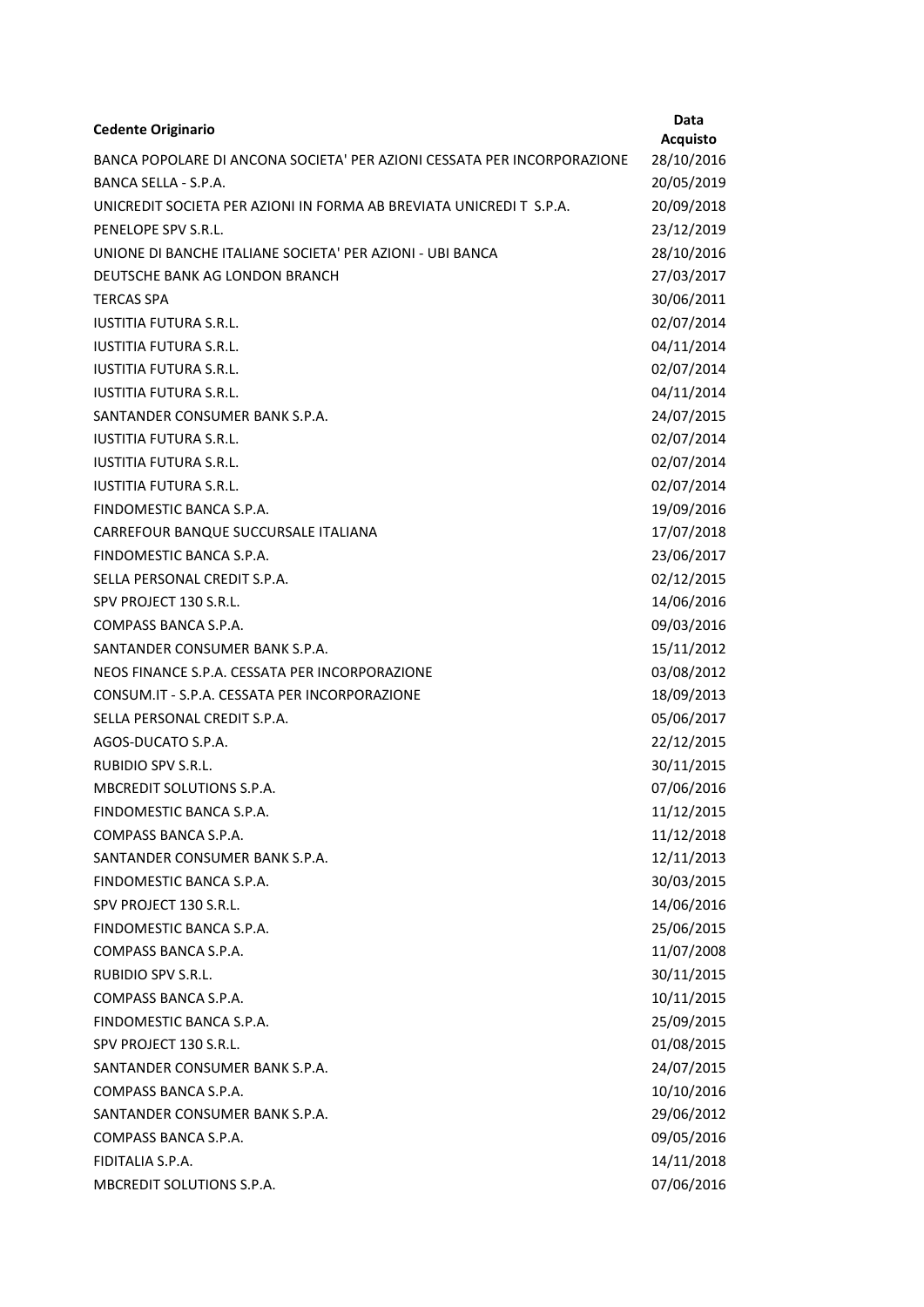| <b>Cedente Originario</b>                      | Data           |
|------------------------------------------------|----------------|
|                                                | <b>Acquist</b> |
| COMPASS BANCA S.P.A.                           | 07/04/20       |
| COMPASS BANCA S.P.A.                           | 12/01/20       |
| FINDOMESTIC BANCA S.P.A.                       | 20/06/20       |
| COMPASS BANCA S.P.A.                           | 09/01/20       |
| COMPASS BANCA S.P.A.                           | 11/06/20       |
| BANCA MONTE DEI PASCHI DI SIENA SPA            | 19/06/20       |
| <b>IUSTITIA FUTURA S.R.L.</b>                  | 02/07/20       |
| <b>IUSTITIA FUTURA S.R.L.</b>                  | 04/11/20       |
| COMPASS BANCA S.P.A.                           | 09/06/20       |
| COMPASS BANCA S.P.A.                           | 07/07/20       |
| COMPASS BANCA S.P.A.                           | 06/08/20       |
| COMPASS BANCA S.P.A.                           | 05/08/20       |
| FINDOMESTIC BANCA S.P.A.                       | 19/09/20       |
| BANCA MONTE DEI PASCHI DI SIENA SPA            | 28/12/20       |
| COMPASS BANCA S.P.A.                           | 08/09/20       |
| COFIDIS S.P.A.                                 | 26/02/20       |
| SELLA PERSONAL CREDIT S.P.A.                   | 02/12/20       |
| SANTANDER CONSUMER BANK S.P.A.                 | 25/03/20       |
| SANTANDER CONSUMER BANK S.P.A.                 | 12/11/20       |
| COMPASS BANCA S.P.A.                           | 09/11/20       |
| COMPASS BANCA S.P.A.                           | 12/03/20       |
| <b>RUBIDIO SPV S.R.L.</b>                      | 03/04/20       |
| NEOS FINANCE S.P.A. CESSATA PER INCORPORAZIONE | 19/12/20       |
| AGOS-DUCATO S.P.A.                             | 18/03/20       |
| COMPASS BANCA S.P.A.                           | 13/05/20       |
| COMPASS BANCA S.P.A.                           | 08/07/20       |
| COMPASS BANCA S.P.A.                           | 12/04/20       |
| COMPASS BANCA S.P.A.                           | 08/10/20       |
| AGOS-DUCATO S.P.A.                             | 18/03/20       |
| COMPASS BANCA S.P.A.                           | 08/11/20       |
| AGOS-DUCATO S.P.A.                             | 17/12/20       |
| <b>IUSTITIA FUTURA S.R.L.</b>                  | 04/11/20       |
| COMPASS BANCA S.P.A.                           | 10/09/20       |
| BANCA MONTE DEI PASCHI DI SIENA SPA            | 19/06/20       |
| FINDOMESTIC BANCA S.P.A.                       | 18/09/20       |
| COMPASS BANCA S.P.A.                           | 09/02/20       |
| COMPASS BANCA S.P.A.                           | 09/10/20       |
| FIDITALIA S.P.A.                               | 09/10/20       |
| SANTANDER CONSUMER BANK S.P.A.                 | 27/05/20       |
| COMPASS BANCA S.P.A.                           | 06/07/20       |
| FINDOMESTIC BANCA S.P.A.                       | 05/12/20       |
| AGOS-DUCATO S.P.A.                             | 19/06/20       |
| FINDOMESTIC BANCA S.P.A.                       | 08/06/20       |
| COMPASS BANCA S.P.A.                           | 10/06/20       |
| COMPASS BANCA S.P.A.                           | 06/08/20       |
|                                                |                |

Acquisto 07/04/2016 12/01/2016 20/06/2019 09/01/2019 11/06/2015 19/06/2015 02/07/2014 04/11/2014 09/06/2016 07/07/2015 06/08/2015 05/08/2016 19/09/2016 28/12/2018 08/09/2016 26/02/2014 02/12/2015 25/03/2017 12/11/2013 09/11/2016 12/03/2019 03/04/2017 19/12/2012 18/03/2019 13/05/2019 08/07/2019 12/04/2019 08/10/2015 18/03/2019 08/11/2019 17/12/2019 04/11/2014 10/09/2015 19/06/2015 18/09/2019 09/02/2016 09/10/2019 09/10/2019 27/05/2019 06/07/2016 05/12/2019 19/06/2019 08/06/2020 10/06/2019 06/08/2019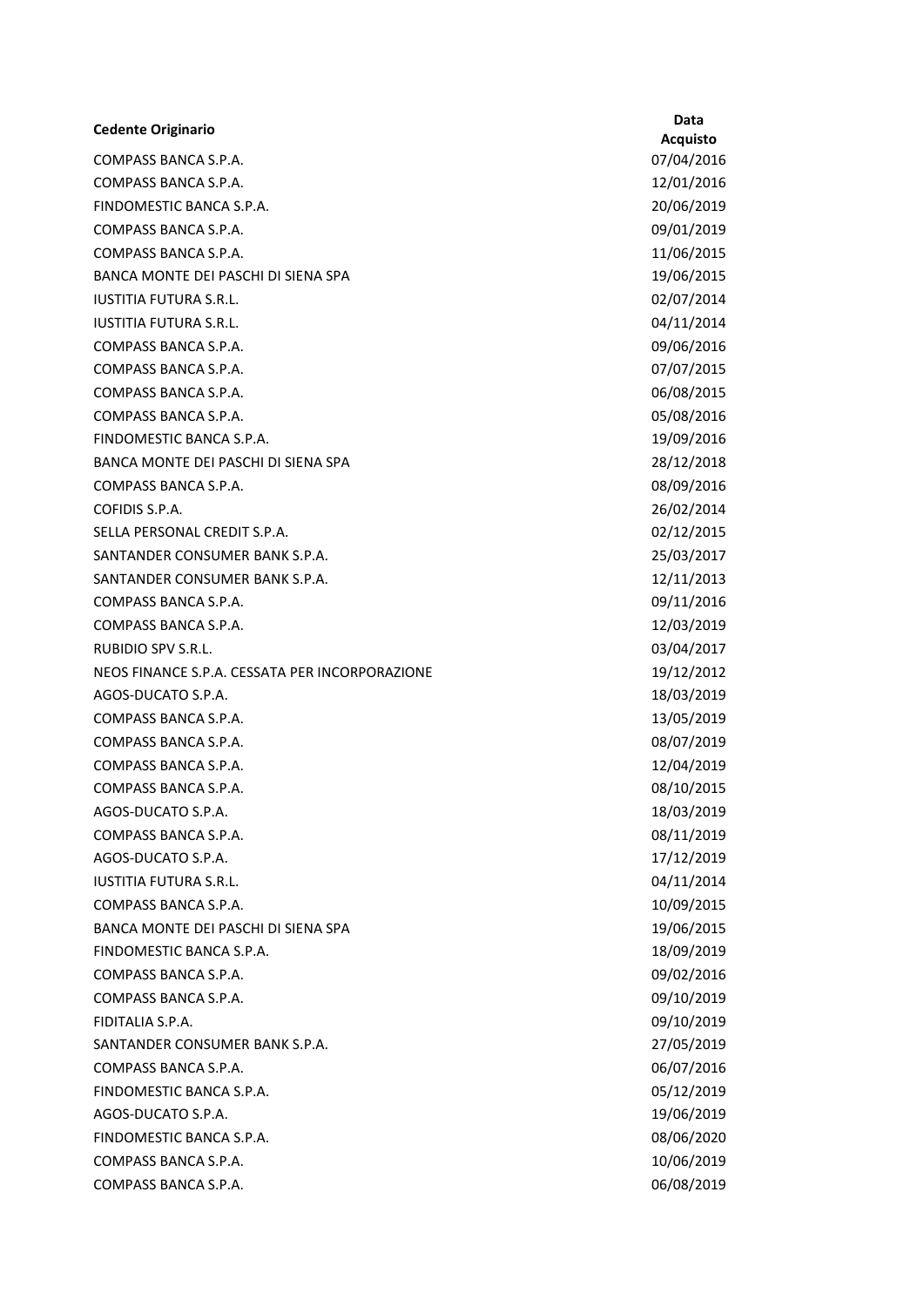## Cedente Originario Data

COMPASS BANCA S.P.A. 12/02/2019 IUSTITIA FUTURA S.R.L. 04/11/2014 DEUTSCHE BANK S.P.A. 23/03/2016 COMPASS BANCA S.P.A. 09/07/2014 COMPASS BANCA S.P.A. 11/03/2016 COMPASS BANCA S.P.A. 16/04/2013 COMPASS BANCA S.P.A. 13/01/2016 IUSTITIA FUTURA S.R.L. 02/07/2014 COMPASS BANCA S.P.A. 11/05/2016 COMPASS BANCA S.P.A. 20/08/2014 COMPASS BANCA S.P.A. 17/09/2014 COMPASS BANCA S.P.A. 18/12/2015 COMPASS BANCA S.P.A. 21/11/2018 COMPASS BANCA S.P.A. 09/10/2014 COMPASS BANCA S.P.A. 06/11/2014 COMPASS BANCA S.P.A. 03/12/2014 COMPASS BANCA S.P.A. 20/01/2015 COMPASS BANCA S.P.A. 07/07/2016 COMPASS BANCA S.P.A. 11/03/2015 COMPASS BANCA S.P.A. 13/09/2016 SUNRISE S.R.L. 22/12/2015 EURO SERVICE GROUP S.P.A. IN SIGLA ESG S.P.A. 27/06/2014 COMPASS BANCA S.P.A. 13/04/2015 COMPASS BANCA S.P.A. 12/05/2015 COMPASS BANCA S.P.A. 05/06/2015 COMPASS BANCA S.P.A. 10/06/2015 COMPASS BANCA S.P.A. 28/12/2001 COMPASS BANCA S.P.A. 11/08/2015 IUSTITIA FUTURA S.R.L. 04/11/2014 DEUTSCHE BANK S.P.A. 17/06/2015 COMPASS BANCA S.P.A. 28/12/1999 COMPASS BANCA S.P.A. 14/09/2015 COMPASS BANCA S.P.A. 13/06/2016 COMPASS BANCA S.P.A. 12/02/2016 COMPASS BANCA S.P.A. 08/07/2015 BANCA MONTE DEI PASCHI DI SIENA SPA 19/06/2015 FLORENCE SPV S.R.L. 11/03/2016 COMPASS BANCA S.P.A. 10/02/2015 COMPASS BANCA S.P.A. 19/05/2016 FLORENCE SPV S.R.L. 23/06/2017 COMPASS BANCA S.P.A. 05/06/2017 COMPASS BANCA S.P.A. 22/05/2014 COMPASS BANCA S.P.A. 09/11/2017 COMPASS BANCA S.P.A. 10/04/2017 SANTANDER CONSUMER BANK S.P.A. 25/03/2017

Acquisto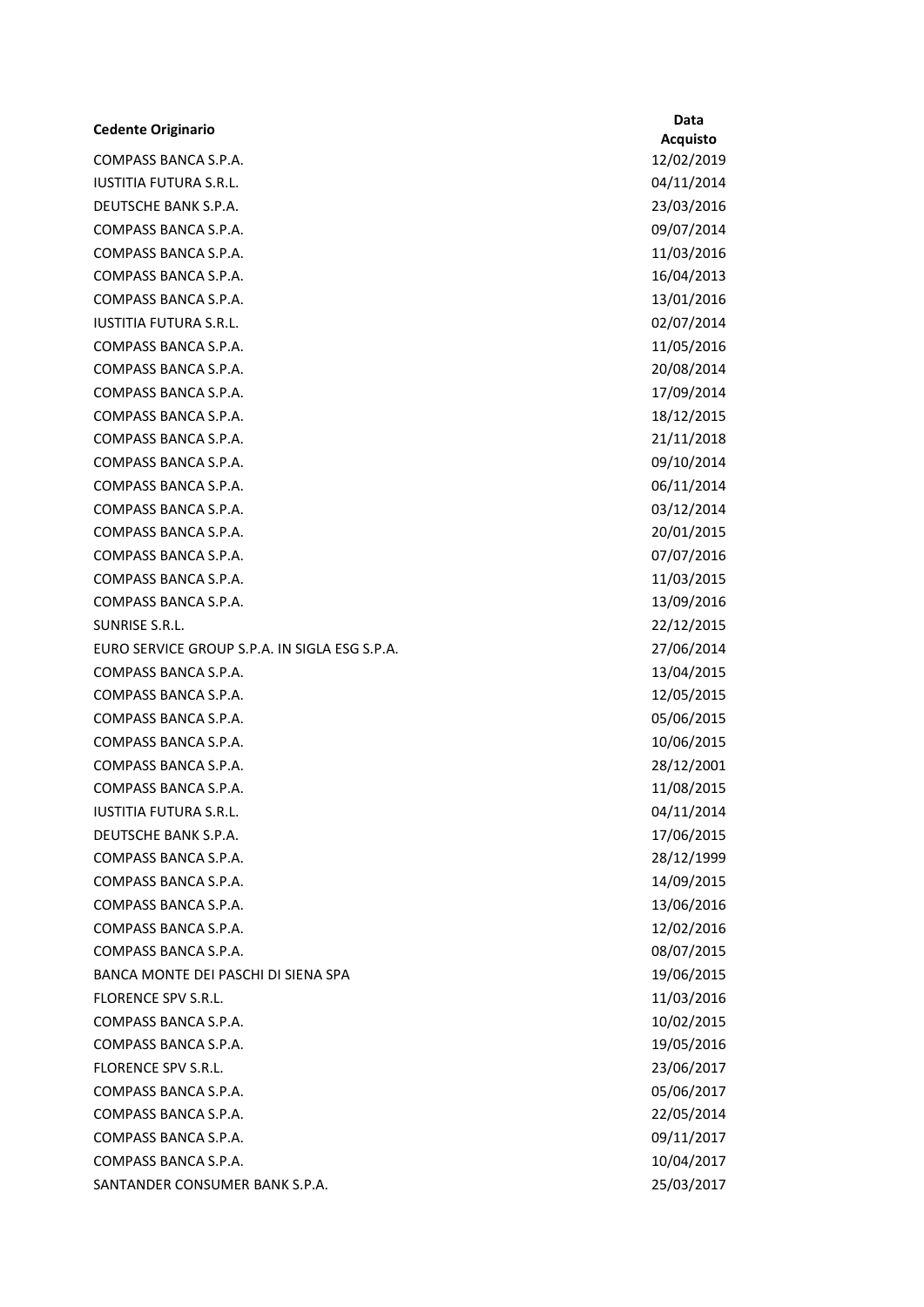| <b>Cedente Originario</b>                             | <b>Data</b>     |
|-------------------------------------------------------|-----------------|
|                                                       | <b>Acquisto</b> |
| COMPASS BANCA S.P.A.                                  | 13/12/2016      |
| COMPASS BANCA S.P.A.                                  | 08/08/2016      |
| COMPASS BANCA S.P.A.                                  | 11/01/2017      |
| COMPASS BANCA S.P.A.                                  | 09/03/2017      |
| COMPASS BANCA S.P.A.                                  | 09/02/2017      |
| COMPASS BANCA S.P.A.                                  | 10/01/2020      |
| DEUTSCHE BANK S.P.A.                                  | 17/06/2015      |
| COMPASS BANCA S.P.A.                                  | 18/12/2013      |
| BBVA FINANZIA S.P.A. - IN LIQUIDAZIONE                | 04/04/2013      |
| BMW SERVICES ITALIA S.P.A. CESSATA PER INCORPORAZIONE | 08/07/2008      |
| FLORENCE SPV S.R.L.                                   | 20/06/2019      |
| COMPASS BANCA S.P.A.                                  | 08/06/2017      |
| COMPASS BANCA S.P.A.                                  | 17/11/2016      |
| FLORENCE SPV S.R.L.                                   | 19/09/2016      |
| COMPASS BANCA S.P.A.                                  | 11/10/2016      |
| DEUTSCHE BANK S.P.A.                                  | 23/03/2016      |
| SUNRISE S.R.L.                                        | 19/12/2017      |
| COMPASS BANCA S.P.A.                                  | 11/04/2016      |
| SANTANDER CONSUMER BANK S.P.A.                        | 15/11/2012      |
| <b>IUSTITIA FUTURA S.R.L.</b>                         | 04/11/2014      |
| BMW SERVICES ITALIA S.P.A. CESSATA PER INCORPORAZIONE | 22/09/2008      |
| COMPASS BANCA S.P.A.                                  | 09/07/2019      |
| BMW SERVICES ITALIA S.P.A. CESSATA PER INCORPORAZIONE | 10/03/2008      |
| ACCEDO S.P.A. CESSATA PER INCORPORAZIONE              | 30/07/2013      |
| COMPASS BANCA S.P.A.                                  | 13/11/2014      |
| SUNRISE S.R.L.                                        | 18/03/2019      |
| COMPASS BANCA S.P.A.                                  | 10/09/2019      |
| COMPASS BANCA S.P.A.                                  | 19/11/2019      |
| MBCREDIT SOLUTIONS S.P.A.                             | 22/02/2016      |
| SANTANDER CONSUMER BANK S.P.A.                        | 12/11/2013      |
| COMPASS BANCA S.P.A.                                  | 10/02/2020      |
| <b>FLORENCE SPV S.R.L.</b>                            | 30/03/2015      |
| <b>FLORENCE SPV S.R.L.</b>                            | 19/09/2016      |
| SANTANDER CONSUMER BANK S.P.A.                        | 11/12/2013      |
| COMPASS BANCA S.P.A.                                  | 11/10/2019      |
| EURO SERVICE GROUP S.P.A. IN SIGLA ESG S.P.A.         | 27/06/2014      |
| BMW SERVICES ITALIA S.P.A. CESSATA PER INCORPORAZIONE | 08/02/2008      |
| COMPASS BANCA S.P.A.                                  | 06/08/2019      |
| FCA BANK S.P.A.                                       | 25/09/2014      |
| FCA BANK S.P.A.                                       | 21/06/2017      |
| COMPASS BANCA S.P.A.                                  | 12/05/2020      |
| COMPASS BANCA S.P.A.                                  | 11/03/2020      |
| COMPASS BANCA S.P.A.                                  | 12/11/2019      |
| AGOS-DUCATO S.P.A.                                    | 20/09/2019      |
| AGOS-DUCATO S.P.A.                                    | 19/03/2020      |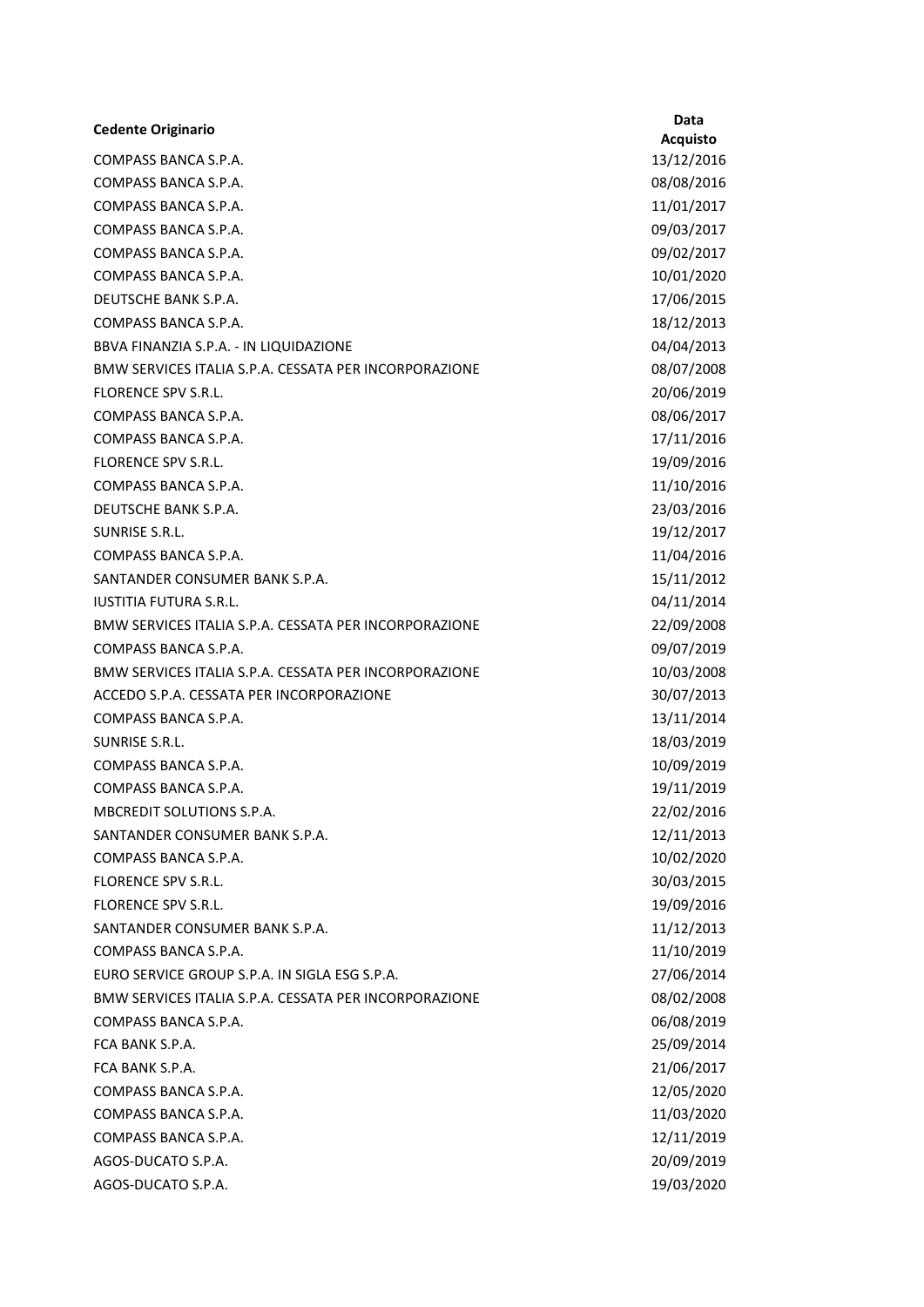| <b>Cedente Originario</b>               | Data           |
|-----------------------------------------|----------------|
|                                         | <b>Acquist</b> |
| FCA BANK S.P.A.                         | 07/04/20       |
| FCA BANK S.P.A.                         | 17/04/20       |
| FCA BANK S.P.A.                         | 20/07/20       |
| FCA BANK S.P.A.                         | 20/07/20       |
| FCA BANK S.P.A.                         | 23/02/20       |
| FCA BANK S.P.A.                         | 21/09/20       |
| <b>TOYOTA FINANCIAL SERVICES UK PLC</b> | 25/03/20       |
| FCA BANK S.P.A.                         | 20/01/20       |
| FCA BANK S.P.A.                         | 21/06/20       |
| TOYOTA FINANCIAL SERVICES UK PLC        | 22/04/20       |
| FCA BANK S.P.A.                         | 21/04/20       |
| FCA BANK S.P.A.                         | 23/02/20       |
| <b>IUSTITIA FUTURA S.R.L.</b>           | 02/07/20       |
| FCA BANK S.P.A.                         | 22/09/20       |
| FCA BANK S.P.A.                         | 28/10/20       |
| <b>IUSTITIA FUTURA S.R.L.</b>           | 04/11/20       |
| FCA BANK S.P.A.                         | 22/05/20       |
| FCA BANK S.P.A.                         | 19/07/20       |
| COMPASS BANCA S.P.A.                    | 09/12/20       |
| FCA BANK S.P.A.                         | 21/02/20       |
| FCA BANK S.P.A.                         | 22/03/20       |
| FCA BANK S.P.A.                         | 19/01/20       |
| FCA BANK S.P.A.                         | 19/04/20       |
| FCA BANK S.P.A.                         | 21/07/20       |
| FCA BANK S.P.A.                         | 20/10/20       |
| TOYOTA FINANCIAL SERVICES UK PLC        | 22/09/20       |
| FCA BANK S.P.A.                         | 20/03/20       |
| SANTANDER CONSUMER BANK S.P.A.          | 24/07/20       |
| FCA BANK S.P.A.                         | 18/10/20       |
| FCA BANK S.P.A.                         | 17/02/20       |
| FCA BANK S.P.A.                         | 23/11/20       |
| TOYOTA FINANCIAL SERVICES UK PLC        | 11/11/20       |
| FCA BANK S.P.A.                         | 21/04/20       |
| FCA BANK S.P.A.                         | 23/10/20       |
| FCA BANK S.P.A.                         | 22/01/20       |
| FCA BANK S.P.A.                         | 22/05/20       |
| FCA BANK S.P.A.                         | 23/01/20       |
| FCA BANK S.P.A.                         | 24/11/20       |
| FCA BANK S.P.A.                         | 21/09/20       |
| FCA BANK S.P.A.                         | 22/11/20       |
| FCA BANK S.P.A.                         | 23/06/20       |
| RCI BANQUE S.A.                         | 21/05/20       |
| COMPASS BANCA S.P.A.                    | 09/06/20       |
| EDISON ENERGIA S.P.A.                   | 19/12/20       |
| SANTANDER CONSUMER BANK S.P.A.          | 24/07/20       |

Acquisto 07/04/2016 17/04/2018 20/07/2017 20/07/2017 23/02/2017 21/09/2016 25/03/2016 20/01/2015 21/06/2016 22/04/2016 21/04/2016 23/02/2016 02/07/2014 22/09/2015 28/10/2014 04/11/2014 22/05/2015 19/07/2018 09/12/2019 21/02/2018 22/03/2017 19/01/2017 19/04/2017 21/07/2015 20/10/2016 22/09/2015 20/03/2018 24/07/2015 18/10/2017 17/02/2015 23/11/2016  $11/11/2015$ 21/04/2015 23/10/2015 22/01/2016 22/05/2018 23/01/2018 24/11/2015 21/09/2018 22/11/2017 23/06/2015 21/05/2014 09/06/2020 19/12/2016 24/07/2015